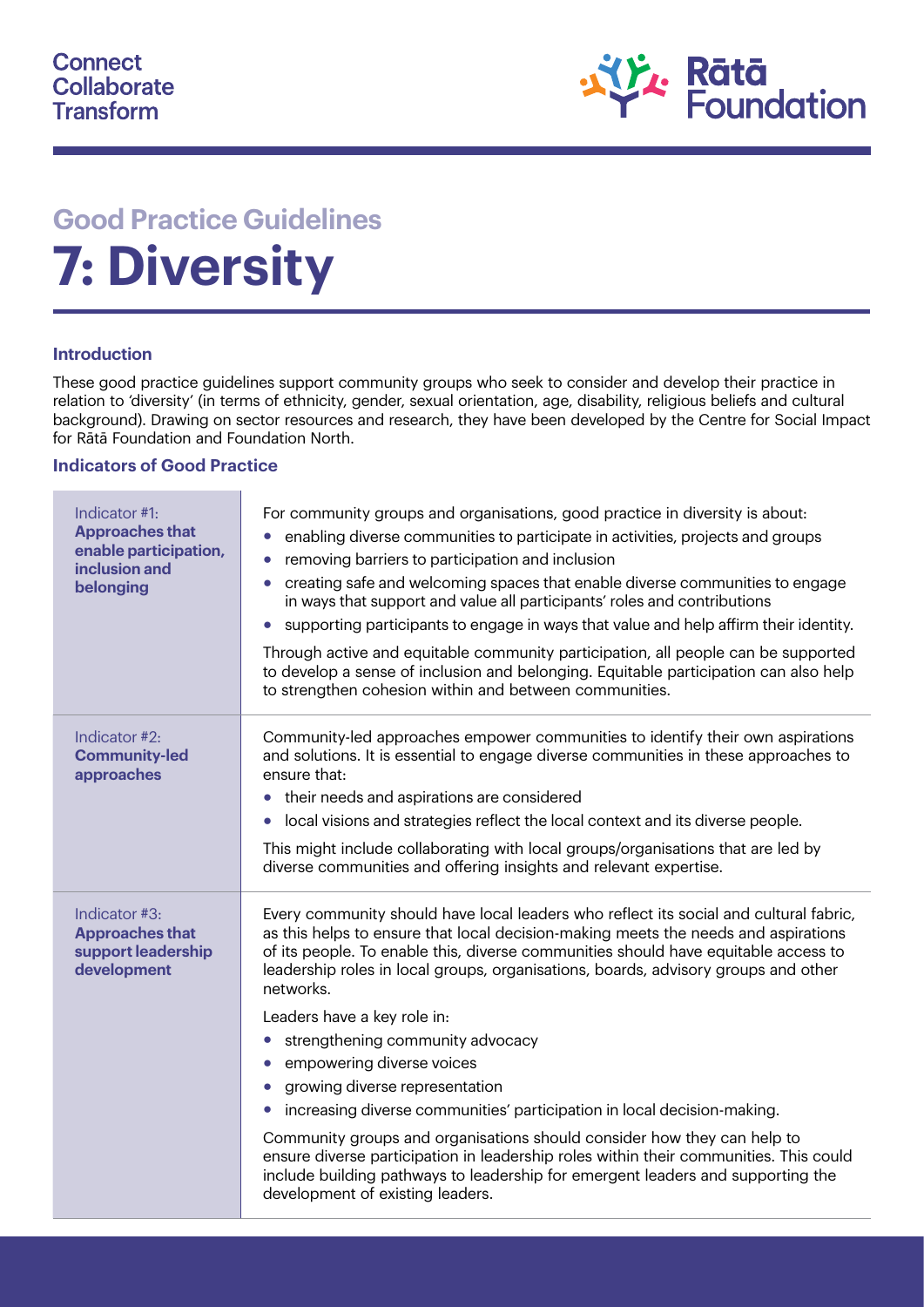| Indicator #4:<br><b>Community-led</b><br>advocacy                                        | Through community-led advocacy people support, and speak on their own behalf<br>about, issues that relate to themselves and the communities with which they identify.<br>Community-led advocacy is critical for minority communities and those that may<br>otherwise face barriers to participation.<br>Good-practice community-led advocacy supports communities to have a voice in<br>and influence on local, regional and national strategy-, policy- and decision-making.<br>It enables diverse communities to be heard and their needs to be met.                                                |
|------------------------------------------------------------------------------------------|-------------------------------------------------------------------------------------------------------------------------------------------------------------------------------------------------------------------------------------------------------------------------------------------------------------------------------------------------------------------------------------------------------------------------------------------------------------------------------------------------------------------------------------------------------------------------------------------------------|
| Indicator #5:<br><b>Organisational</b><br>diversity practices                            | Community groups and organisations should continually strengthen their<br>organisational practices to ensure they are responsive to the needs and aspirations<br>of diverse communities. This could include considering how:<br>• their activities and programmes support diverse communities equitable<br>participation and inclusion<br>they ensure equitable participation in leadership and decision-making roles<br>they can strengthen their cultural competence<br>they understand and meet the diverse needs and aspirations of the people they<br>currently and potentially serve.           |
| Indicator #6:<br><b>Whole-person</b><br>approach                                         | Organisations wanting to respond effectively to the needs and aspirations of diverse<br>communities must take a 'whole-person' approach. This means recognising that a<br>person's experiences, needs and aspirations are diverse and multi-dimensional.<br>For example, a young person may face barriers to participation in community<br>leadership roles because of their age or because of discrimination related to their<br>gender identity or cultural background. A whole-person approach considers how<br>these experiences intersect, to better support the person's needs and aspirations. |
| Indicator #7:<br><b>Inclusive and</b><br>participatory<br>evaluation<br><b>practices</b> | Good practice includes making time for evaluation and learning, using<br>approaches that:<br>are inclusive and participatory<br>enable diverse communities to devise and implement their own culturally<br>appropriate ways of reflecting and learning.<br>For example, community-specific approaches empower communities to tell their<br>own stories of impact – in their own way, with their own voices. They also identify<br>successes and provide feedback to communities to support their continued learning,<br>development, participation and leadership.                                    |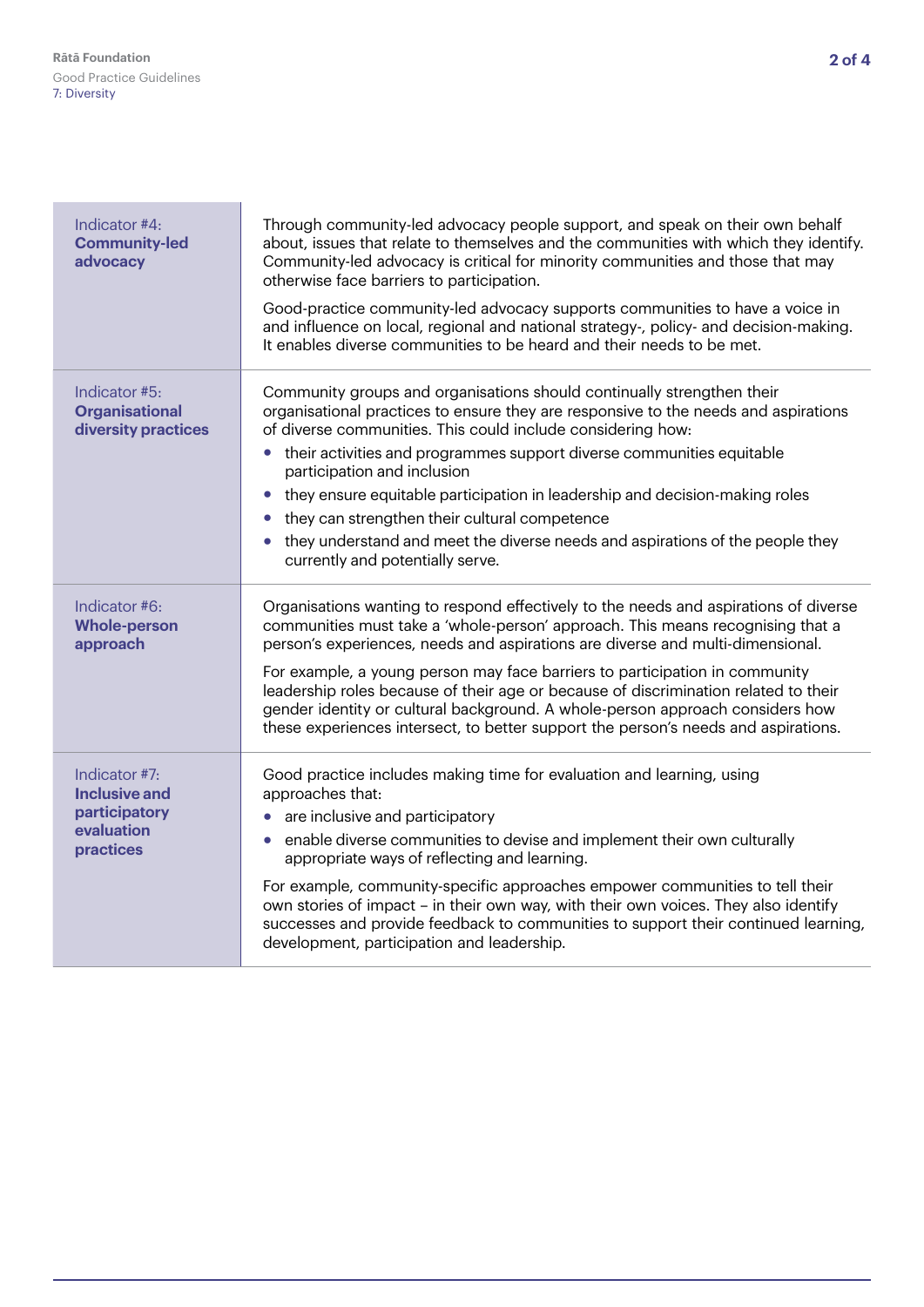## **Demonstrating Good Practice**

When seeking funding for projects and initiatives with diverse communities, organisations should describe how the proposed projects/initiatives align with the seven indicators of good practice. Many funders expect to see evidence of:

- how the organisation supports and enables diverse communities' participation and inclusion
- how diverse communities have identified their needs. aspirations and solutions, and how the organisation plans to respond
- the opportunities that will be provided to support leadership development in diverse communities
- how diverse communities will be empowered to speak on their own behalf and advocate for issues that affect them
- whether the organisation has the skills and knowledge to engage with and support participation by the diverse communities it serves.

#### **Key Questions:**

### **Can We Strengthen our Diversity Practice?**

- Do our organisation's leadership team and board have diverse representation?
- Have we considered how our activities support equitable participation, inclusion and belonging?
- How are we helping diverse communities to identify priority issues and progress towards their goals and aspirations?
- How are we helping to provide pathways to leadership and build leadership capacity in diverse communities?
- Are there areas in our organisation where we could strengthen our cultural competence?

#### **Key Resources for More Information**

**1 Strategic Direction and Intent for the Office of Ethnic Communities 2016-2020** (Office of Ethnic Communities 2016-2020)

[www.ethniccommunities.govt.nz/strategic-framework/](https://www.ethniccommunities.govt.nz/strategic-framework/)

**2 Intercultural Capability E-Learning** (The Office of Ethnic Communities)

[www.ethniccommunities.govt.nz/resources-2/intercultural-capability/](https://www.ethniccommunities.govt.nz/resources-2/intercultural-capability/)

**3 Diversity Works NZ**

[diversityworksnz.org.nz/](https://diversityworksnz.org.nz/)

**4 Diverse Thinking Capability Audit** (Superdiversity Institute, 2018)

[www.superdiversity.org/wp-content/uploads/Diverse-Thinking-Capability-Audit-2018.pdf](https://www.superdiversity.org/wp-content/uploads/Diverse-Thinking-Capability-Audit-2018.pdf)